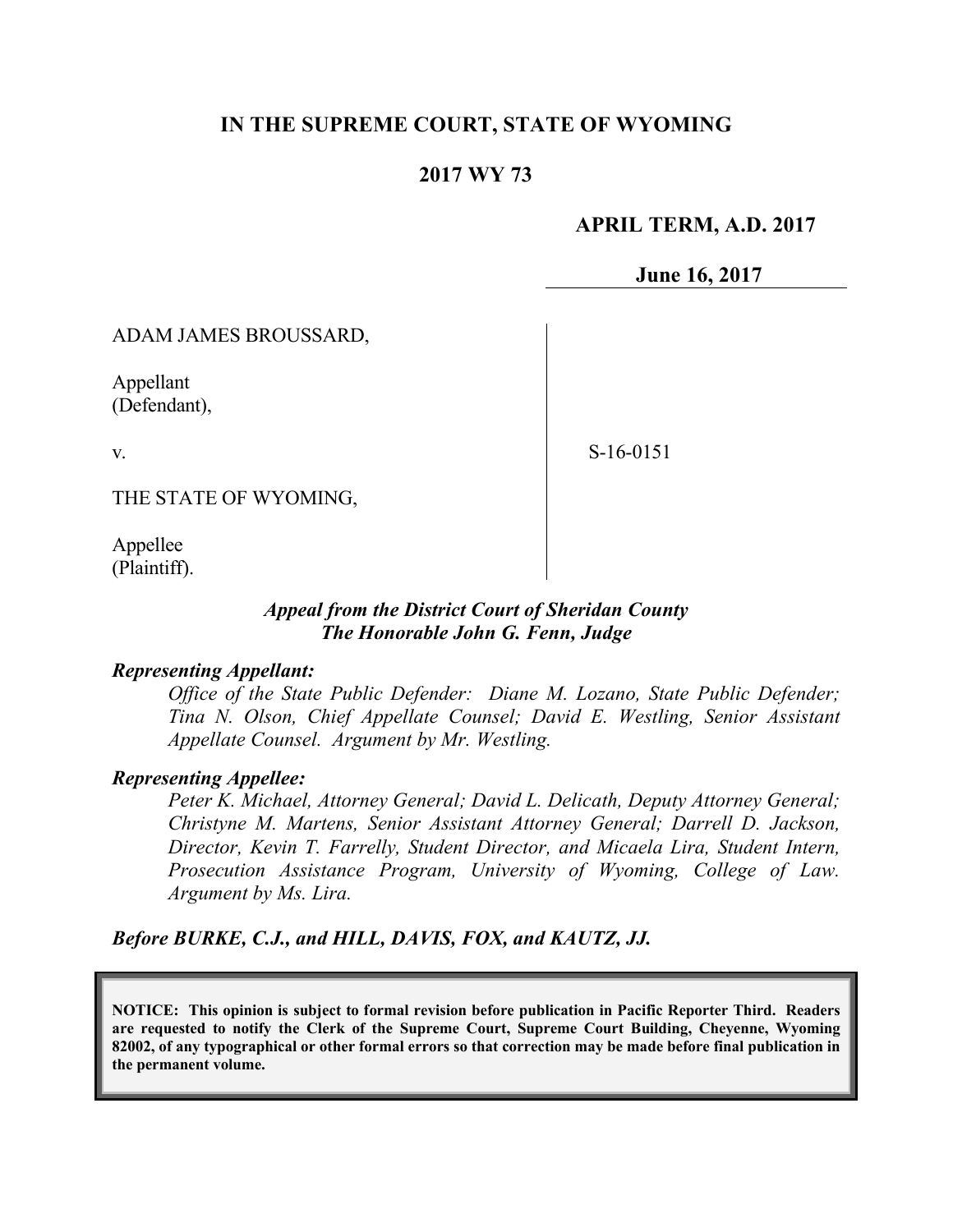### **BURKE, Chief Justice.**

[¶1] Adam Broussard challenges his conviction on one count of aggravated robbery. He claims the district court erred in ordering him to make pretrial disclosure of information requested by the State pursuant to W.R.E. 404(b). He further contends that enforcement of that order during trial, as a sanction for his failure to disclose, violated his constitutional right to confront and cross-examine witnesses against him. We conclude that a defendant is not required to make a pretrial disclosure of evidence under W.R.E. 404(b) and that the district court erred in limiting cross-examination by defense counsel as a sanction for failing to disclose such evidence. However, we also conclude that the error was harmless. Accordingly, we affirm.

### *ISSUE*

[¶2] Mr. Broussard presents one issue:

Did the court err by ruling that the State of Wyoming was entitled to demand disclosure of W.R.E. 404(b) evidence and then further err by limiting Appellant's constitutional right to confrontation and cross-examination because of a failure to disclose such evidence?

# *FACTS*

[¶3] On May 23, 2015, Mr. Broussard and Keevin Ware went to Kayla Walker's apartment. According to Ms. Walker, Mr. Broussard was upset with her because she did not give him a ride the previous evening. Angered by their discussion, Mr. Broussard pulled out a gun, put it to Ms. Walker's head, and demanded that she give him money. Ms. Walker told him that her money was in her car. Mr. Broussard preceded her out of the apartment and she dashed back into the apartment and locked the door. Mr. Ware had remained in the apartment and he advised her to give the money to Mr. Broussard. Mr. Ware convinced Ms. Walker to unlock the car by using a remote control clicker from inside her apartment. Ms. Walker unlocked the car and Mr. Ware left the apartment. From her window, Ms. Walker saw Mr. Broussard near her car and Mr. Ware in her car. A few minutes later, Ms. Walker went to the car and found that her money was gone. The incident was reported to the police. Mr. Broussard was apprehended and arrested a few hours later. A revolver matching the description given by Ms. Walker was located in the automobile in which he was riding.

[¶4] Mr. Broussard was charged with one count of aggravated robbery in violation of Wyo. Stat. Ann.  $\S 6-2-401(a)(c)(ii)$  (LexisNexis 2015) and one count of use or possession of a firearm in violation of Wyo. Stat. Ann. § 6-8-102. He entered a guilty plea to the use or possession of a firearm charge and does not challenge his conviction on that charge in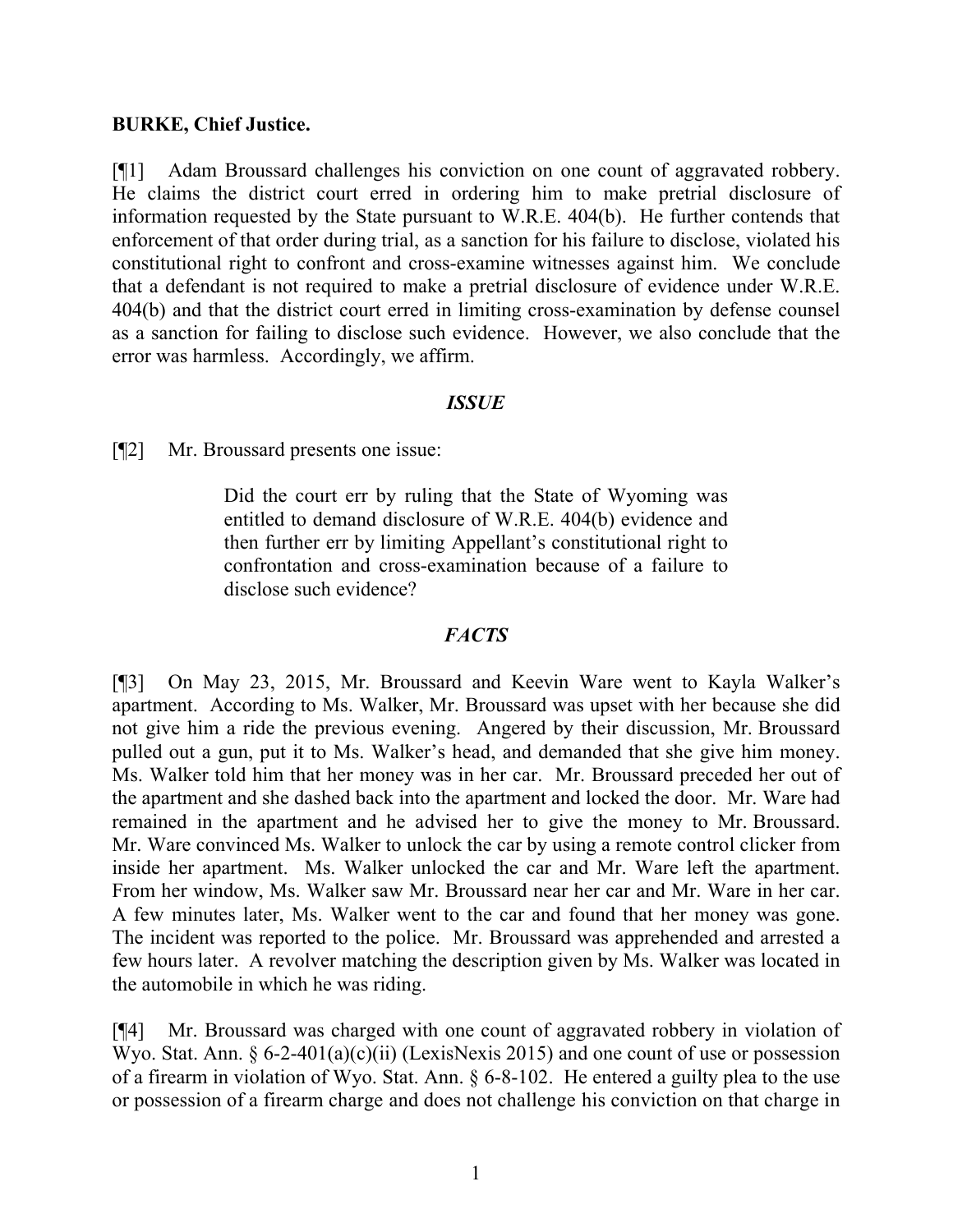this appeal. He pled not guilty to the charge of aggravated robbery.

[¶5] Prior to trial, the State filed a demand pursuant to W.R.E. 404(b) that Mr. Broussard provide pretrial notice of "any bad acts or charged or uncharged misconduct evidence which the Defendant intends to elicit or introduce at trial regarding any of the witnesses for either party." Mr. Broussard filed a response claiming that W.R.E. 404(b) does not require defendants to make such pretrial disclosure. "Rather," he asserted, Rule 404(b) "requires the *prosecution* to provide notice of 404(b) evidence to the *defendant*, as set forth in the plain language of the Rule." (Emphasis in original.)

[¶6] The State filed a motion in limine asking the district court to resolve the issue. After a hearing on the motion, the district court ruled that Mr. Broussard was subject to the State's demand under W.R.E. 404(b). The district court also warned that if Mr. Broussard did not disclose the requested information, the evidence could be excluded at trial. Mr. Broussard did not disclose any information in response to the State's demand prior to trial. During trial, the district court imposed the sanction by limiting defense cross-examination of at least two State witnesses.

[¶7] The jury returned a guilty verdict on the charge of aggravated robbery. Mr. Broussard was sentenced to a prison term of six to ten years on that charge, and to a concurrent term of two to three years on the firearm charge. He filed this timely appeal.

# *DISCUSSION*

[¶8] Although we generally review a trial court's orders governing discovery or the admissibility of evidence for an abuse of discretion, the primary question presented by Mr. Broussard is one of rule interpretation, which we review *de novo*. *Kovach v. State*, 2013 WY 46, ¶ 77, 299 P.3d 97, 121 (Wyo. 2013). Whether Mr. Broussard's constitutional rights have been violated also raises a legal issue that we review *de novo*. *Miller v. State*, 2006 WY 17, ¶ 7, 127 P.3d 793, 796 (Wyo. 2006).

[¶9] As discussed above, Mr. Broussard asserted during a hearing on the State's 404(b) motion that the pretrial notice provision of W.R.E. 404(b) applies only to the prosecution, not to the defense. The district court responded:

> Well, I disagree. It typically is the State [but] 404(b) is not exclusive just to impose it upon the State, we use it in civil trials, we use it -- it's a Rule of Evidence that applies to all the parties. Now there are some distinctions under 404(a) that we don't need to delve into and specific to criminal law, but 404(b) is a fundamental, straightforward, albeit complex and often one of the most litigated rules, it is one that applies to parties, whether you're a defendant or a plaintiff or a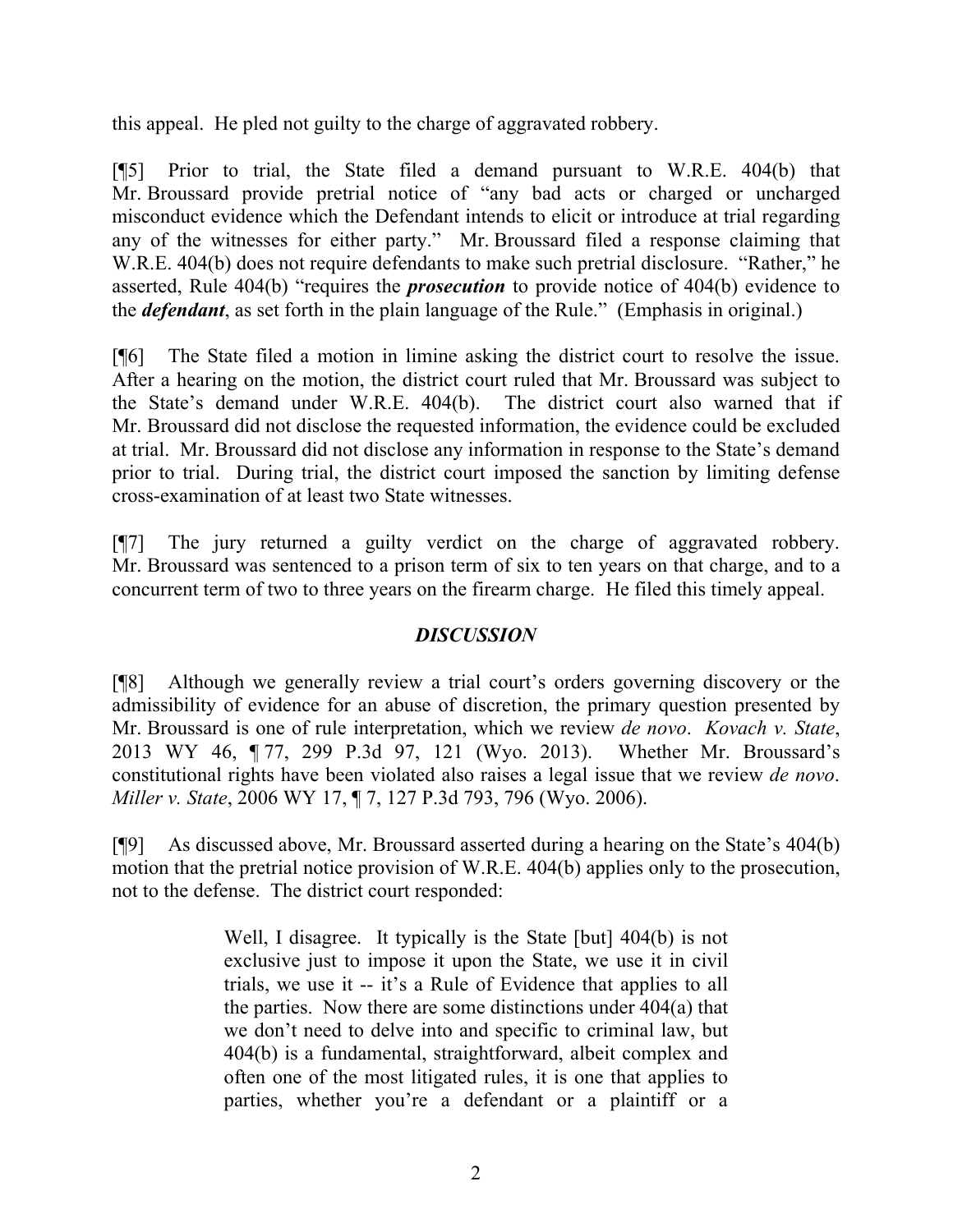prosecution or a civil or criminal. So that argument isn't going to carry the day.

On appeal, Mr. Broussard asserts that the district court misinterpreted the rule because, based on the plain language, defendants are not subject to the pretrial notice provision of W.R.E. 404(b). The State contends that the disclosure requirement of the rule applies to all parties, including criminal defendants. We agree with Mr. Broussard.

[¶10] When interpreting a rule, "we consider the language of the Rule 'as a whole, giving effect to every word, clause, and sentence.'" *Hamilton v. State*, 2015 WY 39, ¶ 14, 344 P.3d 275, 281 (Wyo. 2015) (quoting *Jones v. State*, 2011 WY 115, ¶ 11, 256 P.3d 536, 541 (Wyo. 2011)). If the language is sufficiently clear and unambiguous, the Court simply applies the words according to their ordinary and obvious meaning. *In re CRA*, 2016 WY 24, ¶ 16, 368 P.3d 294, 298 (Wyo. 2016). W.R.E. 404(b) is clear and unambiguous. It provides as follows:

> Evidence of other crimes, wrongs, or acts is not admissible to prove the character of a person in order to show that he acted in conformity therewith. It may, however, be admissible for other purposes, such as proof of motive, opportunity, intent, preparation, plan, knowledge, identity, or absence of mistake or accident, *provided that upon request by the accused, the prosecution in a criminal case shall provide reasonable notice in advance of trial, or during trial if the court excuses pretrial notice on good cause shown, of the general nature of any such evidence it intends to introduce at trial.*

(Emphasis added.) The first portion of this rule, the portion not highlighted, applies to all parties, and governs the admission of evidence offered at trial by either party. *See Edwards v. State*, 2007 WY 146, ¶ 9, 167 P.3d 636, 638 (Wyo. 2007) (Rule 404(b) "is not limited to use by the prosecution and should be equally available to a defendant when used to prove his theory of defense.") (quoting *State v. Young*, 739 P.2d 1170, 1174 (Wash. Ct. App. July 8, 1987)). In contrast, the highlighted portion of the rule explicitly applies "upon request by the accused," and expressly requires "the prosecution in a criminal case" to comply with the request. It does not apply to a request by the prosecution, and it does not require the defense to provide notice in advance of trial. This language is sufficiently clear and unambiguous for us to apply the words' ordinary and obvious meaning: the defendant is not required to provide pretrial disclosure under W.R.E. 404(b).

[¶11] The State cites a single authority in support of its interpretation. A comment in the advisory notes to the 1991 amendments to the federal rules of evidence states that F.R.E. 404(b) "expects that counsel for both the defense and the prosecution will submit the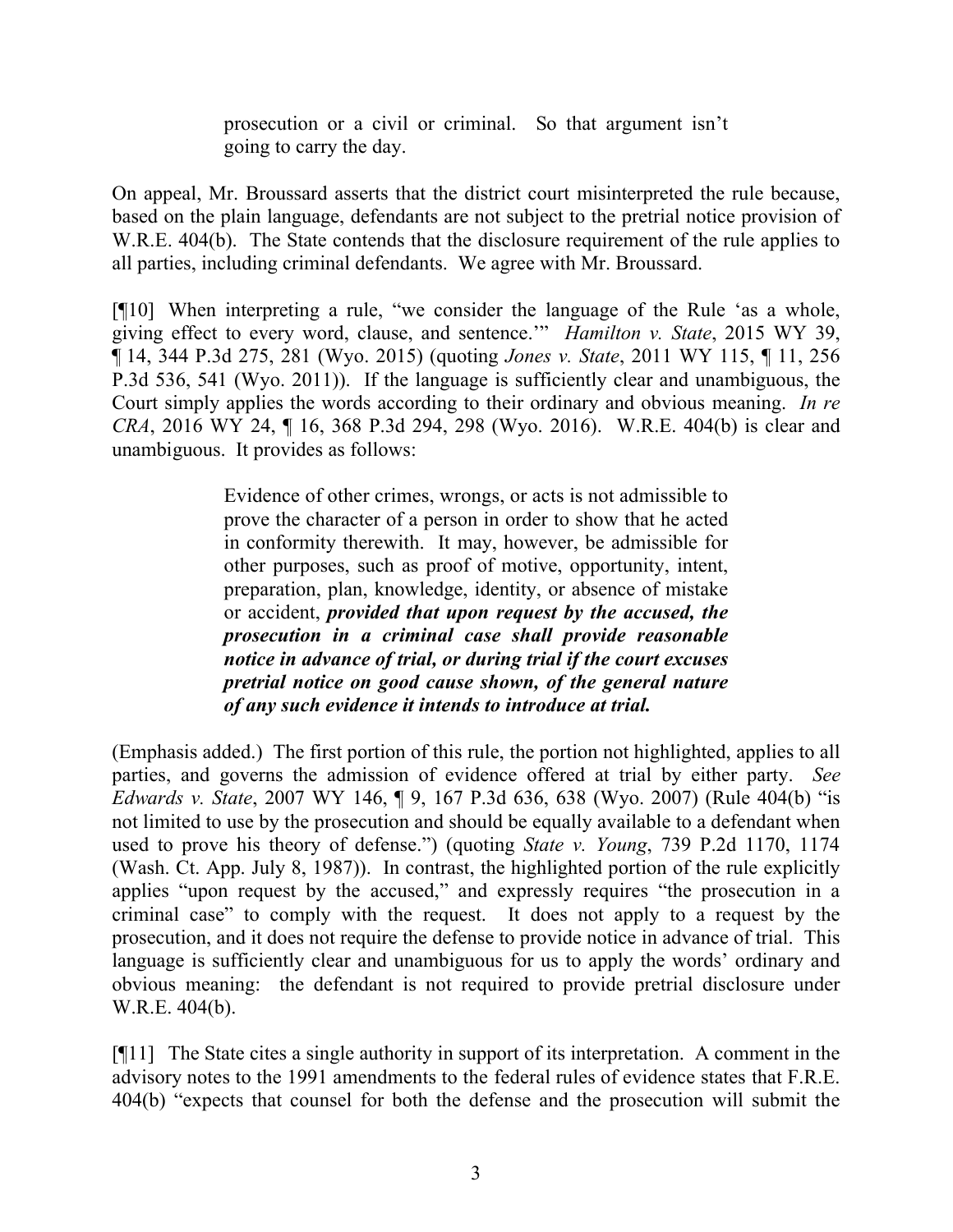necessary request and information in a reasonable and timely fashion." *See* 22B Charles A. Wright & Kenneth W. Graham, *Federal Practice and Procedure: Evidence*, Preamble to Chapter 5, at 4 (2014). This comment, the State asserts, suggests that both parties may submit requests, and both parties must respond. We take a different view. We interpret the comment to mean that counsel for the defense should submit reasonable and timely requests, while counsel for the prosecution should submit reasonable and timely information in response to those requests. Given the explicit language of the rule, this is the only sensible interpretation of the advisory comment.

[¶12] The State also claims, however, that the district court has discretion to control its courtroom and proceedings, and it did not abuse that discretion when it ordered Mr. Broussard to make a pretrial disclosure. In making that assertion, the State refers to this exchange that occurred between the court and defense counsel at the motion hearing:

> THE COURT:So, you know, I'm simply applying the rule and it is a level playing field, both parties have a right to a fair trial and fundamental fairness under 404(b) analysis. This notion it -- that it applies to the State -- you've made your record, [Defense Counsel], and the Court very clearly finds that it does apply to both parties.

> [DEFENSE COUNSEL]: Your Honor, just to clarify -- I'm not arguing that it doesn't -- that, 404(b) can't be introduced by the defendant to support his defense, I'm arguing that there's no obligation to provide any notice of that evidence pretrial, especially when it could compromise his ability to present his defense.

> THE COURT: Let me make it very clear: The Court rejects that argument, and irrespective of the law or -- the law is the Court has the ability to control pretrial issues of this nature and the Court, in its discretion, specifically finds and adopts those same pretrial procedures that apply to the State under *Gleason* to the defense, and it's something this Court has done historically since I've been on the bench. So, there's your clarification.

[¶13] In general, pretrial discovery in criminal cases is governed by statute, rule, or precedent. *Kovach*, ¶ 50, 299 P.3d at 112. There is no relevant statute and, as previously discussed, W.R.E. 404(b), which the district court and the State relied upon as authority for compelled disclosure, does not apply to pretrial disclosure by a defendant. The district court referenced the pretrial procedure set forth in *Gleason v. State*, 2002 WY 161, 57 P.3d 332 (Wyo. 2002), as a basis for its ruling but, again, *Gleason* addresses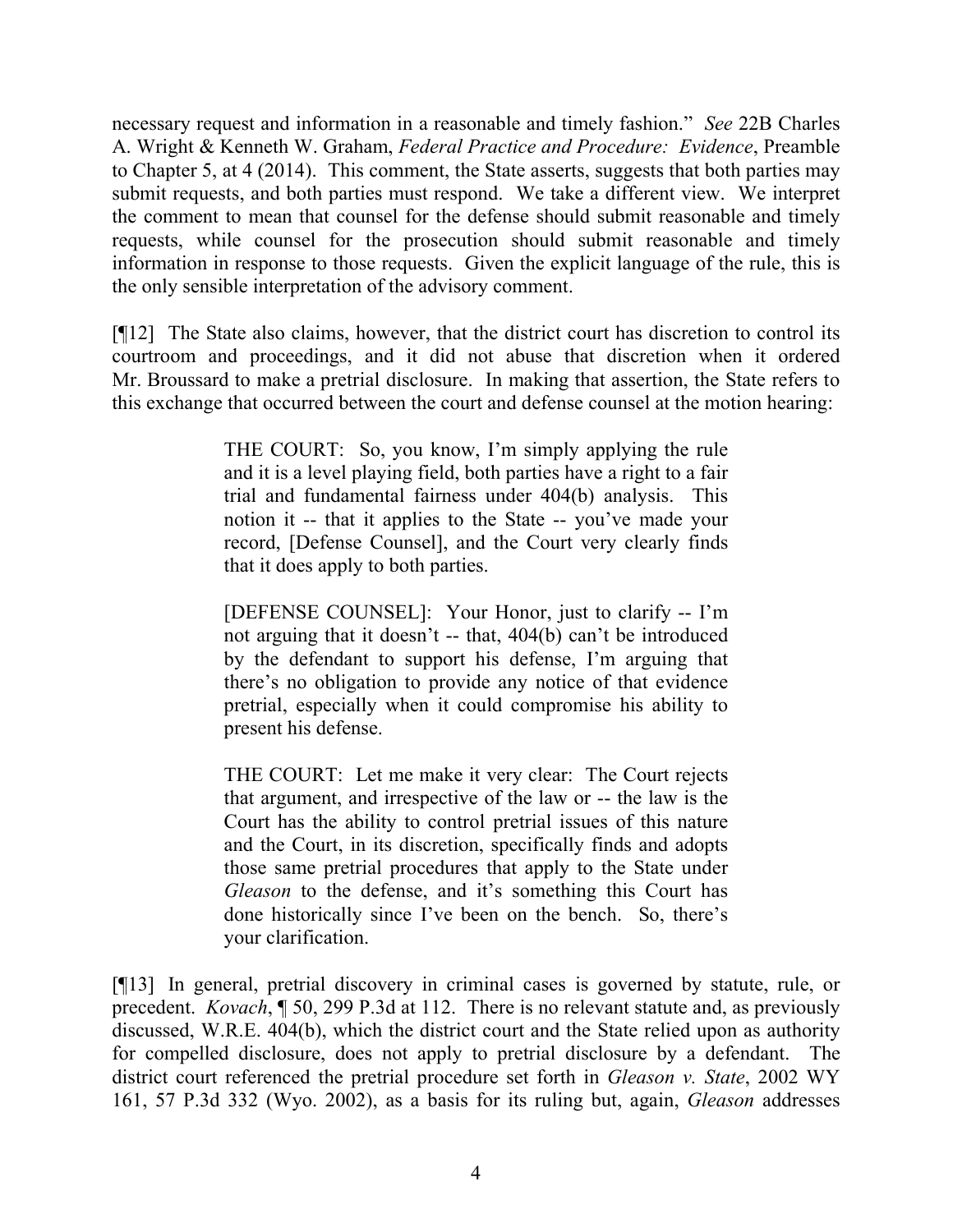404(b) evidence offered by the State, not the defendant.

[¶14] The State correctly notes that in *Gleason* we expressed a "firm preference for the *pretrial* determination of issues concerning uncharged misconduct evidence." *Id.*, ¶ 18 n.2, 57 P.3d at 340 n.2 (emphasis in original), citing *Howard v. State*, 2002 WY 40, ¶ 23, 42 P.3d 483, 491 (Wyo. 2002). *Howard* also dealt with the State's use of 404(b) evidence and we made it clear that the pretrial notice and hearing process was intended to protect a defendant's due process rights:

> We now hold that where a defendant files a pretrial demand for notice of intent to introduce evidence under W.R.E. 404(b), the same shall be treated as the making of a timely objection to the introduction of such evidence. The State must then respond with sufficient information to meet the balance of the *Huddleston* test adopted in *Vigil*. Not only will such a rule enhance the defendant's prospects of receiving due process and a fair trial, it will also enhance the district court's ability to reflect and rule upon a significant evidentiary issue. Rulings on uncharged misconduct evidence are too important to be made in the heat and pressure of a trial, with the jury twiddling its thumbs in the next room.

*Howard*, ¶ 23, 42 P.3d at 491. Those protections are necessary because of the "dangerously prejudicial nature of prior bad acts evidence" when that evidence is employed against the accused. *Williams v. State*, 2004 WY 117, ¶ 8, 99 P.3d 432, 436 (Wyo. 2004); *Dean v. State*, 865 P.2d 601, 610 (Wyo. 1993).

> Juries in our system of criminal justice . . . are not charged with determining a defendant's guilt based on the defendant's propensity to commit crime. In fact, they are expressly prohibited from doing so. Nevertheless, the overwhelming consensus of empirical studies on the use of prior-crimes evidence for impeachment purposes confirms a point made by one of the researchers in Kalvin and Zeisel's landmark study, *The American Jury*: that juries exhibit an

> > "almost universal inability and/or unwillingness either to understand or follow the court's instructions on the use of defendant's prior criminal record for impeachment purposes. The jurors almost universally used defendant's record to conclude that he was a bad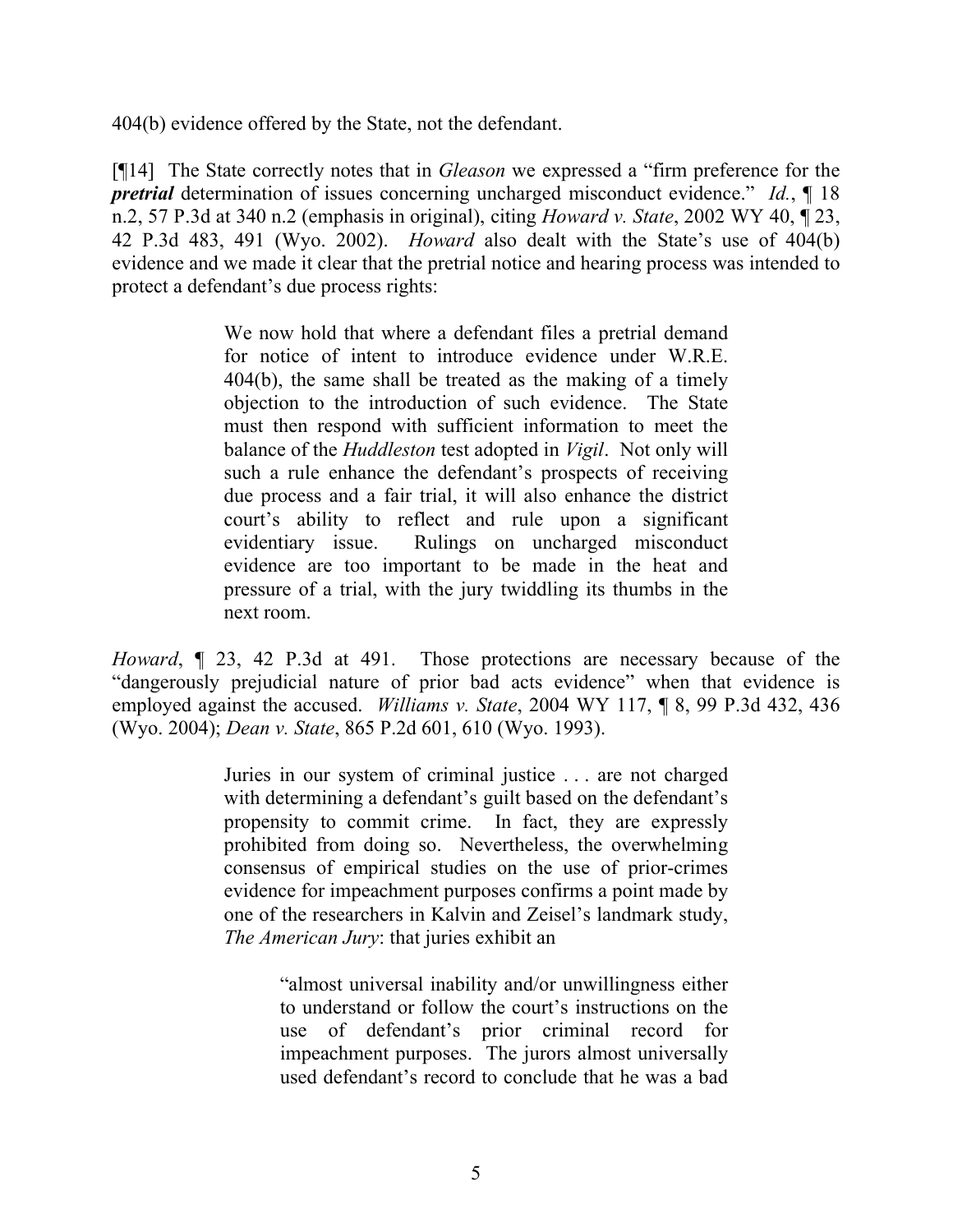man and hence was more likely than not guilty of the crime for which he was then standing trial."

*Brunson* [*v. State*], 625 A.2d [1085,] 1100 [(N.J. 1993)] (Justice Handler, concurring in part and dissenting in part). The same danger adheres when evidence of prior crimes is introduced for Rule 404(b) purposes, and an instruction merely reciting Rule 404(b) is insufficient to overcome that danger.

*Williams*, ¶ 8, 99 P.3d at 436 (quoting *Dean*, 865 P.2d at 610). For obvious reasons, the potential prejudice or danger of misuse is not nearly so great when W.R.E. 404(b) evidence is introduced by a defendant.

> The main concerns expressed in Rule 404, which justify limiting proof going to character, do not apply when it comes to proving third-party misconduct, at least in the same way and in the same degree that they apply to defendants. To put it simply, the third party is not on trial, so the jury cannot misuse or overvalue evidence of his misconduct, penalizing the third party in anger.

1 Christopher B. Mueller & Laird C. Kirkpatrick, *Federal Evidence* § 4:37, at 848 (4th ed. 2013) (discussing use of "reverse"  $404(b)$  evidence).<sup>1</sup> Additionally, requiring pretrial discovery or disclosure from a defendant may have constitutional implications: "What is apparent from the cases cited and from the continuing debate over pretrial discovery and disclosures against a criminal defendant is that whether such a pretrial requirement raises a constitutional issue depends upon the circumstances surrounding the requirement and the information that will be disclosed." *Kovach*, ¶ 74, 299 P.3d at 120.

[¶15] *Kovach* also involved a challenge to a district court's order requiring pretrial disclosure by a defendant and the limiting of cross-examination as a sanction for failure to comply with the order. In *Kovach*, the State requested pretrial disclosure of all witness statements in the defendant's possession. Kovach objected contending, *inter alia*, that the statements were not discoverable under W.R.Cr.P. 16. The district court ordered that the statements be produced. Kovach did not produce statements of several state

 $\overline{a}$ 

<sup>&</sup>lt;sup>1</sup> We would also note that protection of a defendant's due process rights also requires the State to disclose exculpatory information to the defendant. *Brady v. Maryland*, 373 U.S. 83, 87, 83 S.Ct. 1194, 1196-97, 10 L.Ed.2d 215 (1963); *Giglio v. United States*, 405 U.S. 150, 154, 92 S.Ct. 763, 766, 31 L.Ed.2d 104 (1972); *Kovach*, ¶ 20, 299 P.3d at 104. There is no duty of a defendant to make a similar disclosure.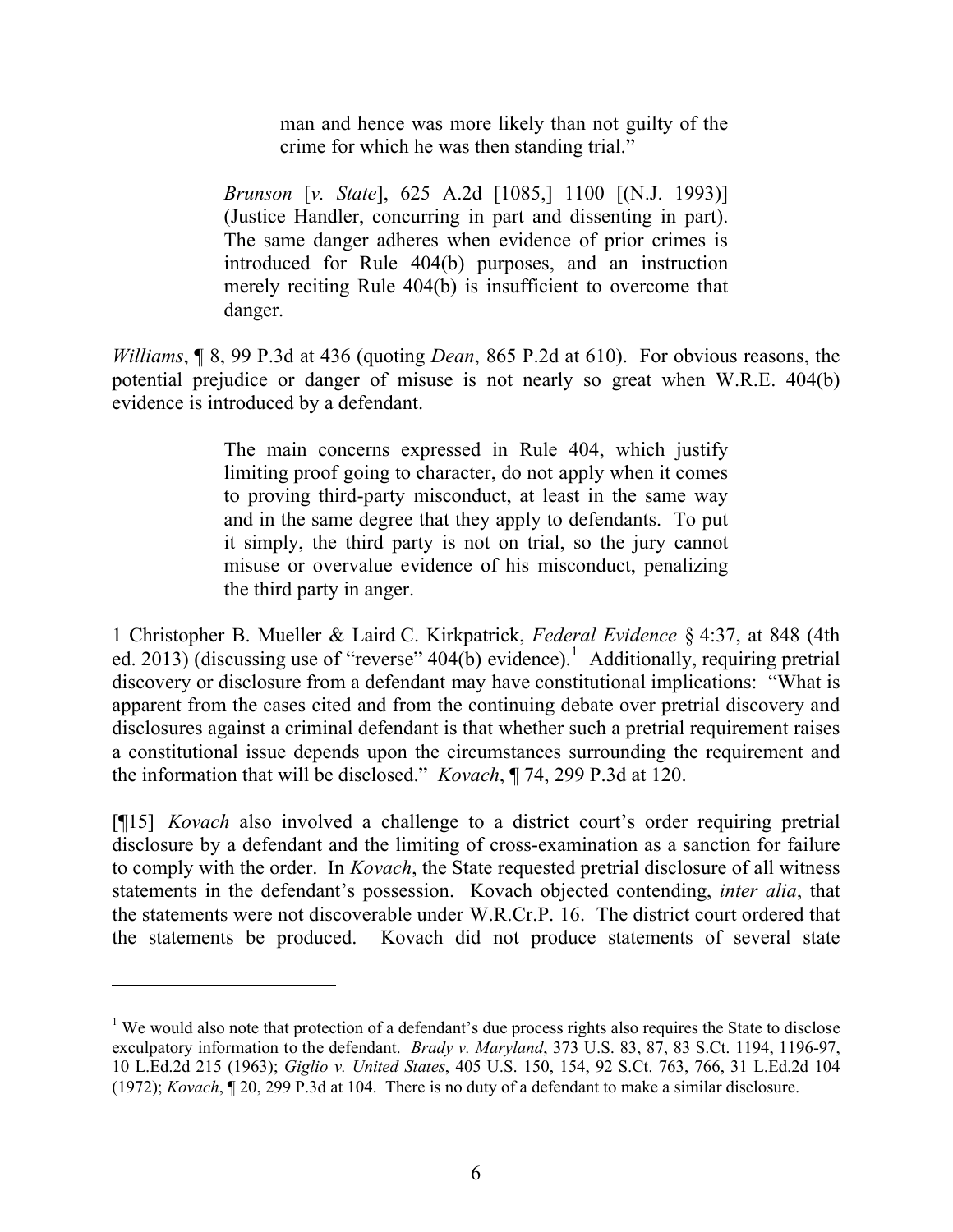witnesses. As a result, the district court imposed a sanction limiting cross-examination and ordered that "for those witnesses for whom Kovach had refused to provide statements, Kovach's cross-examination would be limited to the scope of the State's direct examination." *Id.*, ¶ 60, 299 P.3d at 114. The court enforced the sanction during trial. *Id.*, ¶ 61, 299 P.3d at 114-15. On appeal, we determined that the district court erred in ordering pretrial disclosure of statements from witnesses not listed by Kovach and in limiting cross-examination because the disclosure and the sanctions were not permitted under W.R.Cr.P. 26.2. *Kovach*, ¶ 92, 299 P.3d at 124. We reach a similar conclusion in this case.

[¶16] The district court's decision to order disclosure was driven largely by a misinterpretation of W.R.E. 404(b). The rule does not require disclosure by a defendant. Absent some compelling reason to depart from the rule, the rule should govern a defendant's disclosure obligation. The only justification offered by the State is the trial court's inherent authority to control the course of pretrial discovery and evidentiary matters.<sup>2</sup> Given the specific language of the rule, that justification is insufficient. We conclude that the district court erred in ordering the defendant to provide pretrial disclosure of evidence under W.R.E.  $404(b)$ .<sup>3</sup>

 $\overline{a}$ 

<sup>2</sup> The only authority the State cites in support of its position is *Sanchez v. State*, 2006 WY 116, 142 P.3d 1134 (Wyo. 2006). In *Sanchez*, the appellant claimed he was denied his right to a fair trial because the court imposed a time restriction on closing arguments. *Id*., ¶ 30, 142 P.3d at 1143. We recognized that trial courts have discretion to control "their courtrooms and the proceedings therein, including closing arguments," and arrived at the unremarkable conclusion that placing a reasonable time limit on closing arguments was not an abuse of that discretion. *Id*., ¶ 33, 142 P.3d at 1143. That decision provides no assistance in determining the scope of a trial court's authority to control pretrial discovery in criminal cases.

<sup>&</sup>lt;sup>3</sup> We would also note that it is not immediately apparent how a defendant would be able to determine all of the potential 404(b) evidence that he intended to introduce at trial. Unlike the State, a defendant typically does not have the burden of producing any evidence. A defendant's decision to introduce evidence is largely dependent on the evidence produced by the State at trial.

In his initial response, Mr. Broussard sought clarification of the scope of the State's demand for disclosure:

Due to the potential overlap of what appears to be the State's interpretation of the Defendant's obligation with regard to providing notice under 404(b) and the Defendant's right to present his defense (which includes introducing character evidence of witnesses and impeaching the credibility of witnesses as permitted by [the] Wyoming Rules of Evidence, and includes the Defendant's right to put on evidence of third-party guilt regardless of whether the person is a witness), the Defendant seeks clarification from the State as to what its Demand actually requests pre-trial, the authority for such demand, and a pre-trial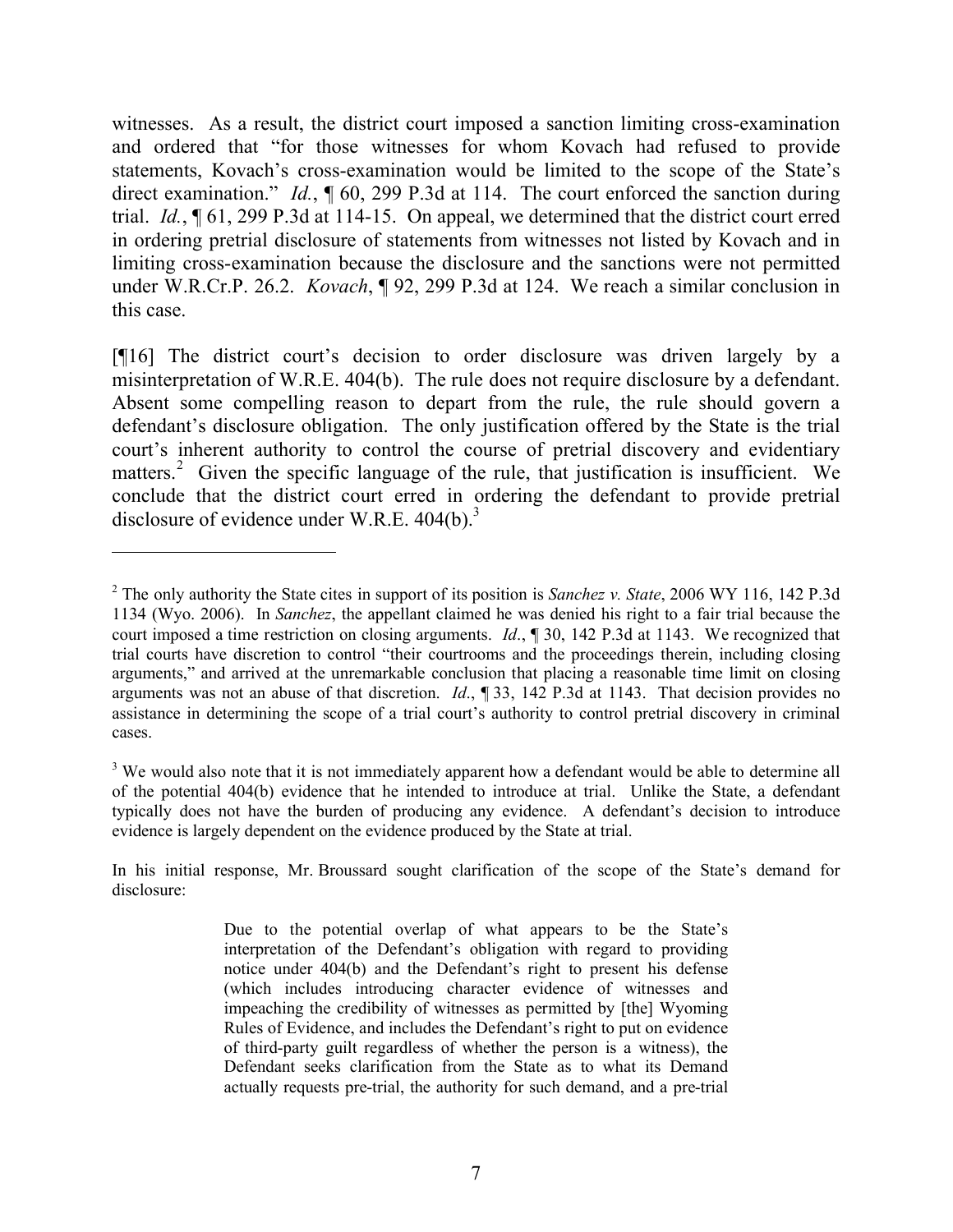[¶17] As set forth above, Mr. Broussard did not disclose any evidence in response to the order and does not assert any prejudice resulting from entry of the order. His only claim of prejudice involves the sanctions imposed during trial. He contends that the district court improperly infringed on his constitutional right to confront and cross-examine witnesses when it limited his cross-examination of prosecution witnesses as a sanction for failing to comply with the pretrial disclosure order.

[¶18] We previously explained: "The Sixth Amendment to the United States Constitution and Article 1, § 10 of the Wyoming Constitution guarantee the right of an accused to confront the witnesses against him. The primary right secured by the Confrontation Clause is the right of cross-examination." *Hannon v. State*, 2004 WY 8, ¶ 16, 84 P.3d 320, 329 (Wyo. 2004) (citing *Davis v. Alaska*, 415 U.S. 308, 315, 94 S.Ct. 1105, 1110, 39 L.Ed.2d 347 (1974)). However, to establish a confrontation violation a defendant must show more than just a denial of the ability to ask specific questions of a particular witness. Rather, a defendant must show that he was prohibited "from engaging in otherwise appropriate cross-examination designed to show a prototypical form of bias on the part of the witness … 'to expose to the jury the facts from which jurors … could appropriately draw inferences relating to the reliability of the witness.'" *Kovach*, ¶ 98, 299 P.3d 125-26 (quoting *Hannon*, ¶ 18, 84 P.3d at 330); *Delaware v. Van Arsdall*, 475 U.S. 673, 680, 106 S.Ct. 1431, 1436, 89 L.Ed.2d 674 (1986). We apply a "harmless error analysis" in assessing whether a Confrontation Clause violation has occurred. *Hannon*, ¶ 11, 84 P.3d at 328.

> [T]he correct inquiry is whether, assuming that the damaging potential of the cross-examination were fully realized, a reviewing court might nonetheless say that the error was harmless beyond a reasonable doubt. Whether such an error is harmless in a particular case depends upon a host of factors, all readily accessible to reviewing courts. These factors include the importance of the witness' testimony in the prosecution's case, whether the testimony was cumulative, the presence or absence of evidence corroborating or contradicting the testimony of the witness on material points, the extent of cross-examination otherwise permitted, and, of course, the overall strength of the prosecution's case.

ruling from the Court on this issue.

 $\overline{a}$ 

Mr. Broussard's request for clarification was never specifically addressed by the court or the State.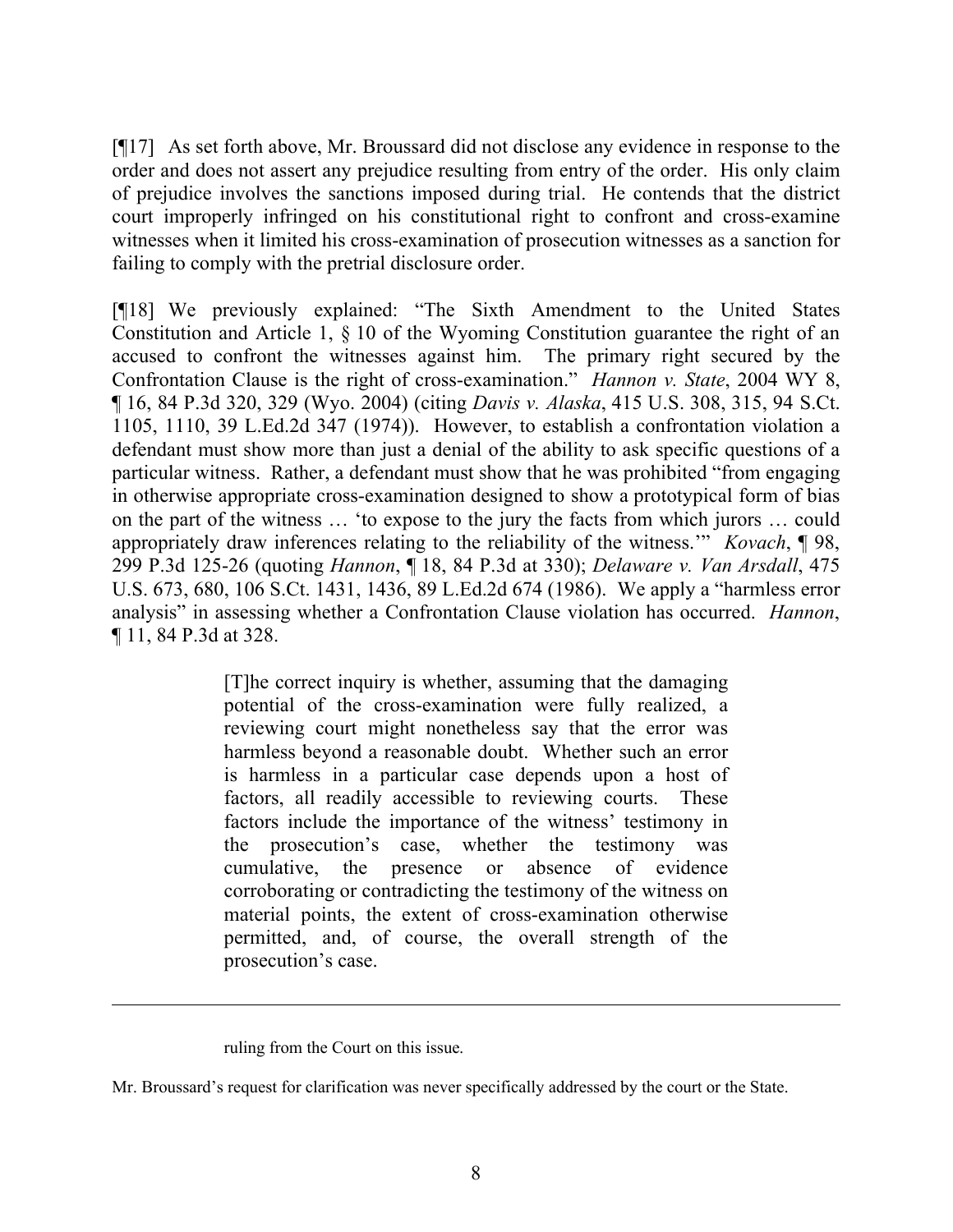*Id*., ¶ 25, 84 P.3d at 332-33 (quoting *Olden v. Kentucky*, 488 U.S. 227, 232-33, 109 S.Ct. 480, 483-84, 102 L.Ed.2d 513 (1988)). Mr. Broussard contends that the district court, in imposing the sanction, improperly limited his cross-examination of three state witnesses, Kayla Walker, Officer Adam Balthazor, and Gates Lund. We will address each in turn.

[¶19] Kayla Walker was the victim of the crime. On cross-examination, defense counsel asked questions concerning her ability to remember events accurately:

> [DEFENSE COUNSEL]: [W]ere you under the influence of anything at the time that this happened?

A: No.

Q: And so was there anything going on at the time that would have interfered with your memory of these events?

 $A^T$  No.

Q: And I guess -- and I don't mean this to be confrontational, but has anything happened since the time of these events that you've reported and now that would have changed or affected your memory or your physical abilities?

A: Uhm, I did have a stroke.

Q: Okay.

A: Uhm, but it's just my physical condition, it's not mentally.

Q: Okay.

 $A:$  I'm still --

Q: Okay. Thank you. And I guess as far as you know, was that stroke related to anything that could have affected your memory?

[PROSECUTOR]: I'm going to object at this point under Rule 403. She said that her memory was intact.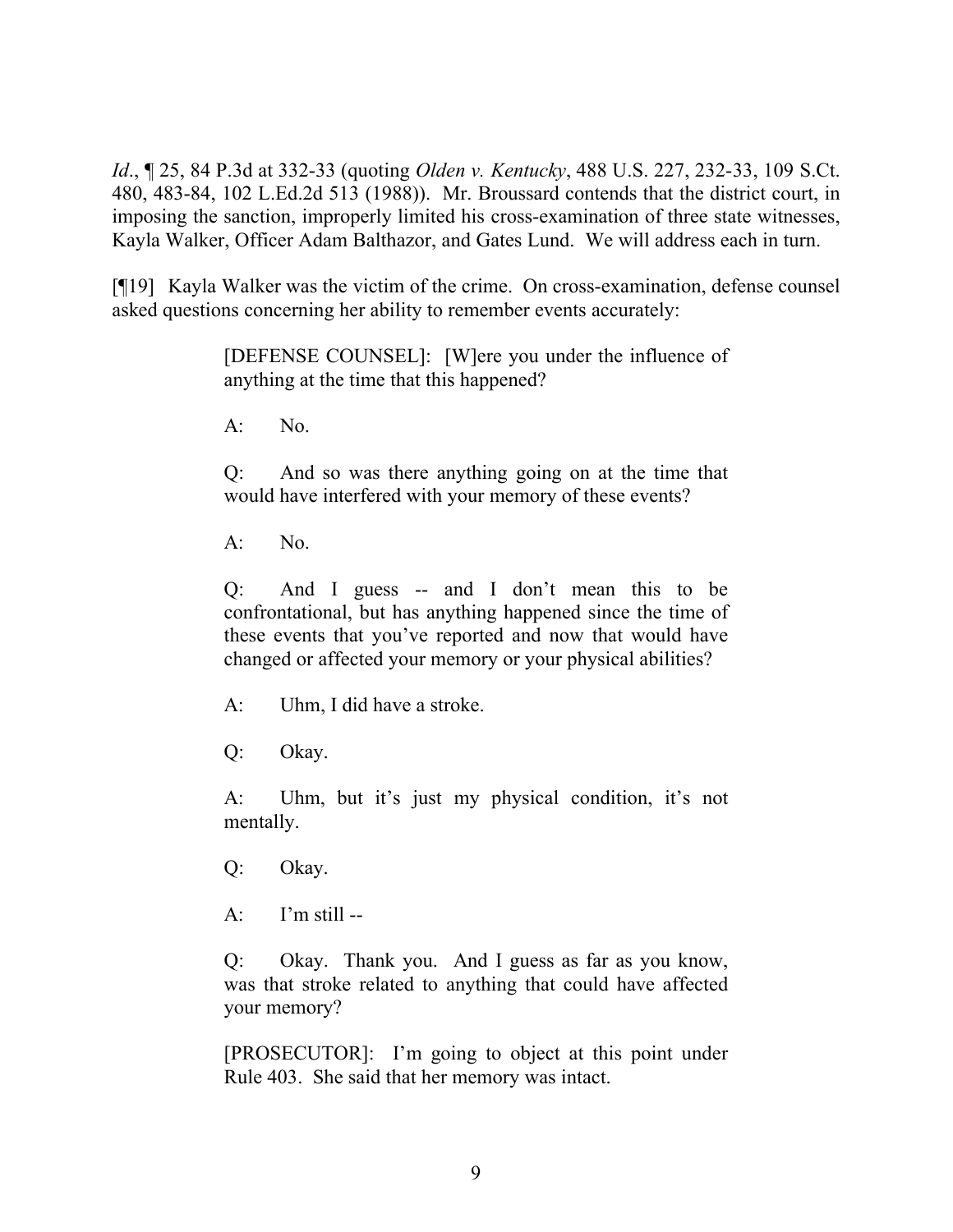THE COURT: Please approach.

(THEREUPON, the following discussion was held between the Court and counsel at the bench:)

THE COURT: Where are we going, [Defense Counsel]?

[DEFENSE COUNSEL]: Your Honor, I guess my understanding is that she -- this witness suffered a stroke that was related to an overdose of drugs, and the reason for inquiring about that is not because of the potential criminality of any of that, it's just simply to discover whether her memory is intact and whether it's been affected by anything at the time or that's happened since.

THE COURT: You can get into if she had a stroke and whether that affected her memory. The fact that it was caused by substance abuse or an accident or whatever it may be caused [by], the Court is applying 403 and finds that that's inappropriate.

So if you can test her ability, that this affect had on her memory, that's fine, but the cause of the stroke is inadmissible at this point in time. [Prosecutor]?

[PROSECUTOR]: You know, you understand our 404(b) position better, I believe she's already answered that her memory is unaffected, so unless there is some basis for the normal rules of evidence to impeach her current testimony, that's the only avenue to pursue.

THE COURT: I'm going to allow her a little more latitude on that and test that a little bit more, but we don't need to get in -- whatever the case may be that caused the stroke, it's the effect of the stroke that may be relevant, not what caused it. So, make your objection, asked and answered, if appropriate. She gets a little latitude to delve into that a little more than she has. All right.

(THEREUPON, the following proceedings were held in open court:)

THE COURT: Please continue, [Defense Counsel].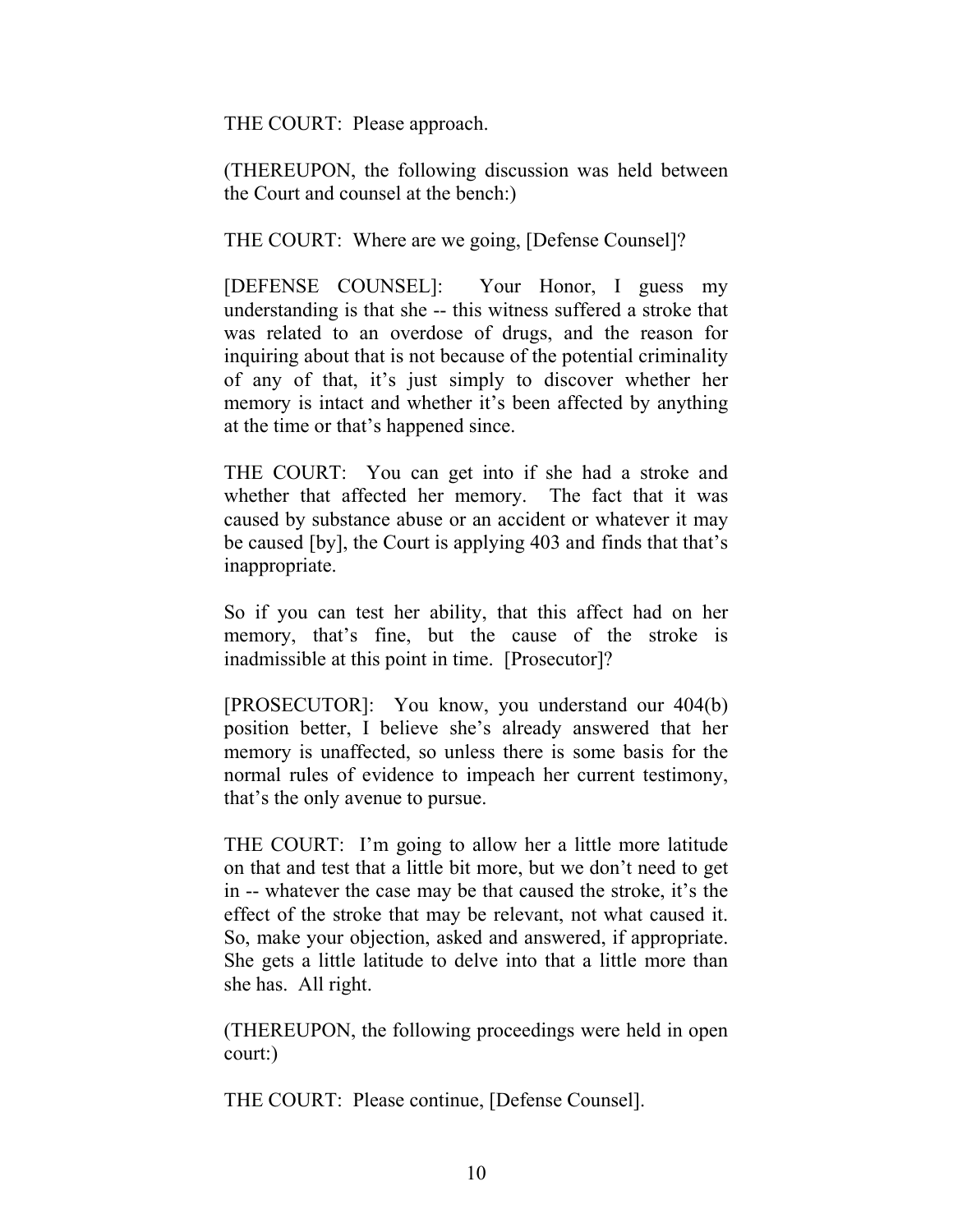[DEFENSE COUNSEL]: Thank you. So how many times have you met with the county attorney's office or with [the prosecutor] to prepare your testimony or to review the events that you're testifying to today?

A: Twice.

Although W.R.E. 404(b) was mentioned once during this exchange by the prosecutor, it is clear that the district court did not make any reference to the sanction in ruling on the objection. Additionally, the district court specifically authorized additional inquiry about any memory issues that Ms. Walker may have. Mr. Broussard has failed to establish that his cross-examination of Ms. Walker was improperly limited as a sanction for failure to comply with the pretrial disclosure order.

[¶20] Next, Mr. Broussard contends that his cross-examination of the investigating officer, Adam Balthazor, was improperly curtailed. He points to this exchange:

> [DEFENSE COUNSEL]: Officer Balthazor, I just have a couple more questions for you. As the investigating officer in this case, I presume that you're familiar with or you were familiar before this trial with the alleged victim -- you talked to her for 40, 45 minutes, right -- and some of the other actors in this case?

> Throughout your investigation of this case, have you -- have you come into any information regarding any criminal culpability of Kayla Walker?

[PROSECUTOR]: I would object to this.

[DEFENSE COUNSEL]: And, Your Honor, the reason --

THE COURT: Just a second, let me read it.

[PROSECUTOR]: On 404(b) grounds, 609 grounds, 402 grounds, 403.

THE COURT: Please approach.

(THEREUPON, the following discussion was held between the Court and counsel at the bench:)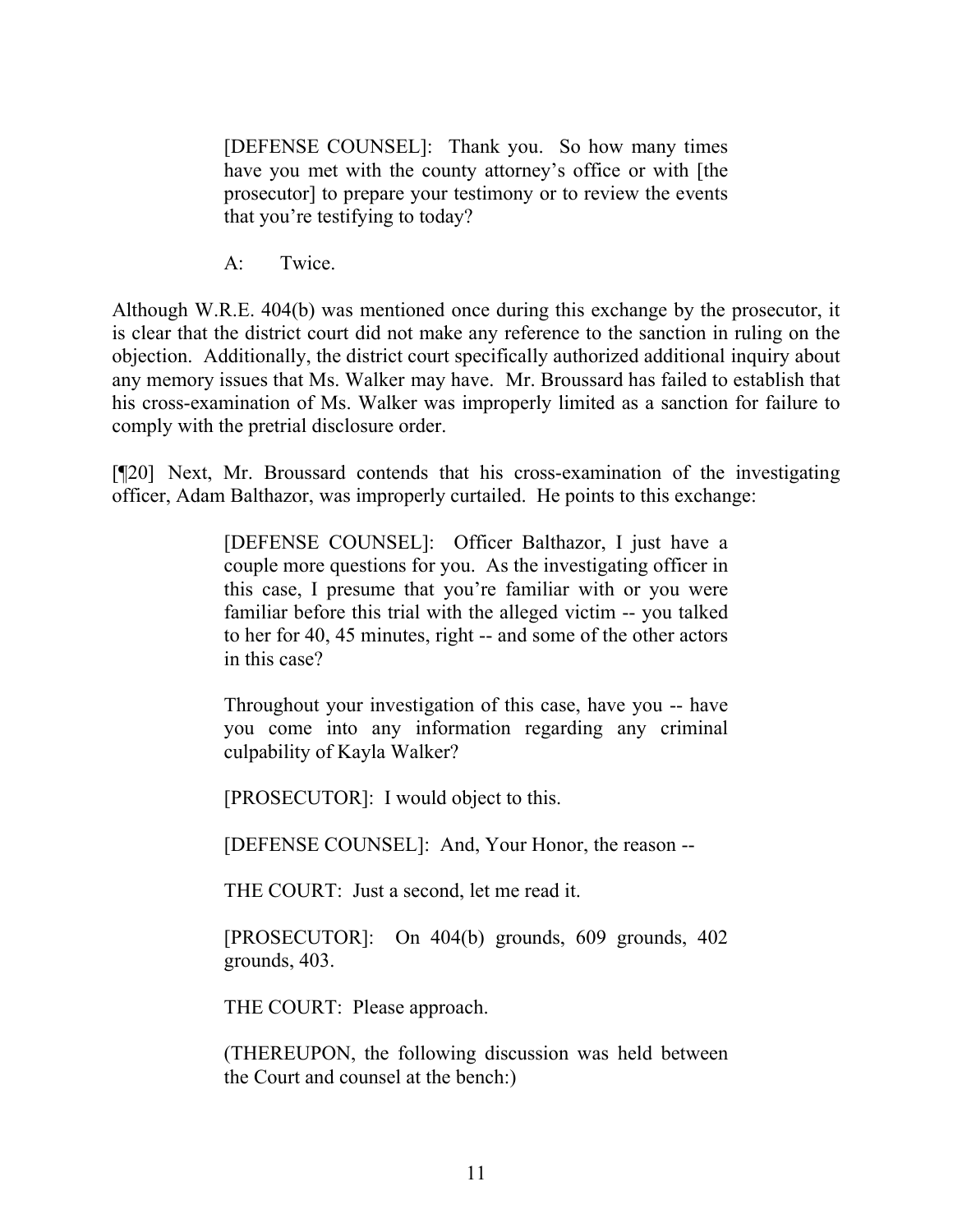THE COURT: Are you done with your objection?

[PROSECUTOR]: Yes.

THE COURT: Your response?

[DEFENSE COUNSEL]: My response would be, Your Honor, that Kayla Walker has been a witness who has been cooperative with the State. She's with them a couple of times, that's in evidence. The reason for my inquiry is so that the jury can evaluate any motive that she may have for her testimony.

It's also in evidence that her testimony is a little bit different at trial than it was when she was interviewed by Mr. Balthazor, and for that reason I think that her motive to cooperate as a witness in this case is relevant to her credibility as a witness.

THE COURT: What is -- what's the answer? I mean, this - when you say she was -- she had some criminal culpability, is she guilty of this charge as well?

[DEFENSE COUNSEL]: No, Your Honor. I don't know the answer. I just want to know if they have any information that she's committed crimes that would cause her to cooperate with the State, because as far as I know, she hasn't been charged with anything since these events.

THE COURT: So you have no basis whether that's true or not.

[DEFENSE COUNSEL]: I have an idea that the answer is yes, that they do have incriminating information on her, but like I said, it can't be verified because it hasn't been charged.

THE COURT: And are you talking about drug issues?

[DEFENSE COUNSEL]: Yes.

THE COURT: All right. The objection is sustained. This is 404(b) information that wasn't disclosed. We discussed this at pretrial, the Court has ruled that 404(b) applies to the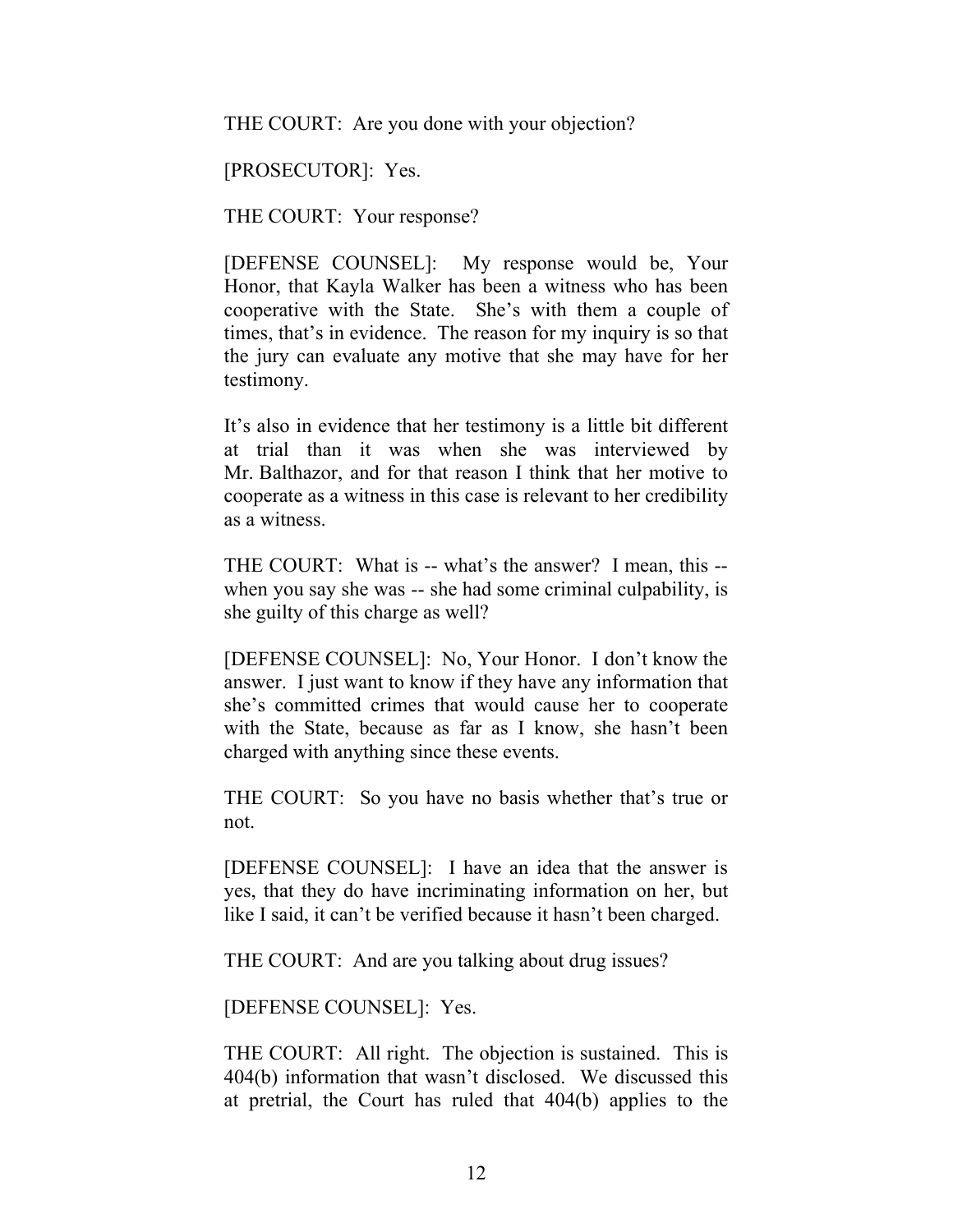defendant as well as the prosecution. It wasn't disclosed, it was demanded; the objection is sustained.

[DEFENSE COUNSEL]: Your Honor, for the record, can I respond to that?

THE COURT: Sure.

[DEFENSE COUNSEL]: My response, for the record, would be -- would include the arguments that were made at the pretrial, that the defense has no obligation to disclose this type of information to the State. The State, in fact, would be more likely to have information like this than the defendant would.

Furthermore, it goes to the witness'[s] credibility, which is always material, which is always relevant for crossexamination purposes.

THE COURT: The objection is sustained.

(THEREUPON, the following proceedings were held in open court:)

. . .

[DEFENSE COUNSEL]: I have no further questions. Thank you.

[¶21] Here, there is no question that the district court limited cross-examination as a sanction for failure to comply with the 404(b) disclosure order. Mr. Broussard, however, has failed to identify any prejudice resulting from the imposition of the sanction. At trial, defense counsel did not make an offer of proof and specifically advised the court that she didn't know what information would be generated by her questioning of Officer Balthazor. In the absence of an offer of proof showing the testimony that defense counsel hoped to elicit, we have no means of determining whether the error was prejudicial. *Kovach*, ¶ 96, 299 P.3d at 125.

[¶22] Finally, Mr. Broussard alleges that error occurred during his cross-examination of Gates Lund. During cross-examination, Mr. Broussard sought to introduce evidence that Mr. Lund was on probation when the vehicle was stopped and Mr. Broussard was arrested. When the State objected, citing W.R.E. 404(b) and the court's pretrial disclosure order, counsel for Mr. Broussard asserted that the information "isn't 404(b)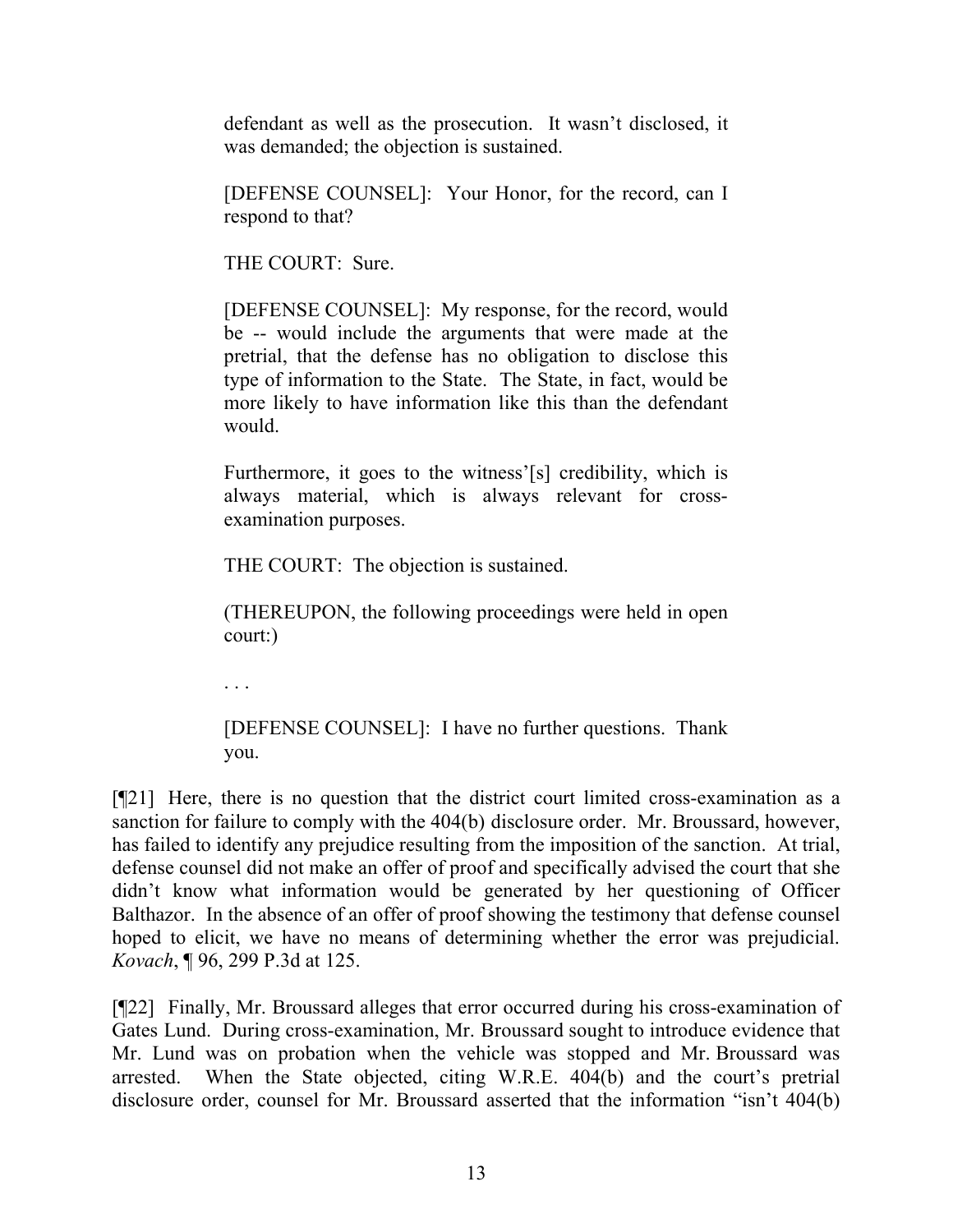evidence," but "impeachment evidence only." He offered the evidence to demonstrate that Mr. Lund had a reason to cooperate with law enforcement and to indicate Mr. Lund's bias and partiality. An offer of proof established that Mr. Lund had been on probation at the time of this encounter for a misdemeanor, and that the police officer involved told him that if he cooperated, he was not likely to be arrested. The district court excluded this evidence because Mr. Broussard had not disclosed it before trial as the court had ordered.

[¶23] The record establishes that Mr. Broussard was attempting to engage in otherwise appropriate cross-examination. He was attempting to establish that Mr. Lund had a motive to provide testimony that was favorable to the State. We have stated that testimony which "shows a 'relationship between a party and a witness which might lead the witness to slant, unconsciously or otherwise, his testimony in favor of or against a party,' is properly characterized as evidence of bias." *Garner v. State*, 2011 WY 156, ¶ 13, 264 P.3d 811, 817-18 (Wyo. 2011) (quoting *United States v. Abel*, 469 U.S. 45, 52, 105 S.Ct. 465, 469, 83 L.Ed.2d 450 (1984)). "Cross-examination intended to show bias is generally permitted by W.R.E. 607, which provides that 'The credibility of a witness may be attacked by any party, including the party calling him.'" *Garner*, ¶ 13, 264 P.3d at 818 (citing *Abel*, 469 U.S. at 51, 105 S.Ct. at 468); *see also Counts v. State*, 2012 WY 70, ¶ 33, 277 P.3d 94, 105 (Wyo. 2012); *Lawrence v. State*, 2007 WY 183, ¶ 22, 171 P.3d 517, 524 (Wyo. 2007) ("Evidence of a witness's partiality is always relevant."). As we reasoned in *Hannon*, ¶ 24, 84 P.3d at 332: "At the least, this line of questioning could have cast doubt on [the witness's] credibility by exposing a motive" to favor the prosecution. In this case, the trial court's ruling denied Mr. Broussard the opportunity to explore potential evidence of bias and a possible ulterior motive for Mr. Lund's testimony. Mr. Broussard was deprived of his Sixth Amendment right of confrontation.

[¶24] We are convinced, however, that any error was harmless beyond a reasonable doubt. Mr. Lund's testimony was, for the most part, cumulative. His testimony involved only the stop and the arrest. He testified that he was riding as a passenger in the car with Mr. Broussard and Mr. Ware when the vehicle was stopped and Mr. Broussard was arrested. He was in the right front passenger seat. His fiancée was driving the vehicle. Mr. Broussard was in the rear seat, behind Mr. Lund. Mr. Ware was seated next to Mr. Broussard. Three police officers who were present at the stop also testified to the seating arrangement -- Officers Balthazor, Rasmussen and Waugh. A black revolver matching the description of the gun used to threaten Ms. Walker was found in the vehicle on the floor where Mr. Broussard had been sitting. The black revolver was found by Officer Balthazor. Mr. Lund did not provide any testimony about the revolver. To the extent that his cooperation with law enforcement was an issue, it appears that it related only to consent to search the vehicle, not to his testimony at trial. Mr. Lund provided no testimony about the crime. Given the relative unimportance of Mr. Lund's testimony and the strength of the State's case against Mr. Broussard, we are confident beyond a reasonable doubt that the limitation placed on Mr. Broussard's cross-examination of